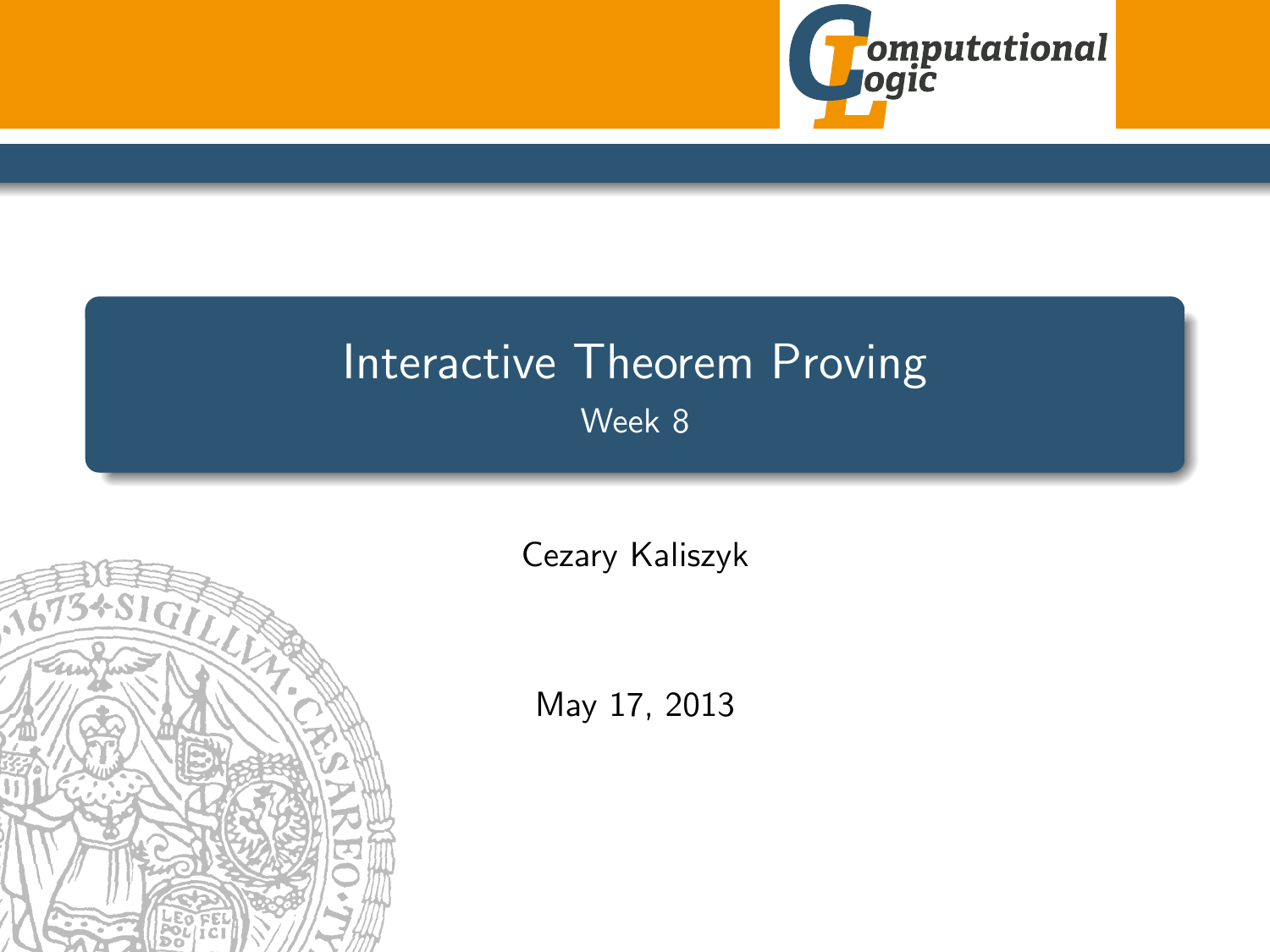

### So far

Proof Assistants, HOL Light,  $\lambda_{\rightarrow}$ ,  $\lambda_{P}$ ,  $\lambda_{2}$ , Curry-Howard

- Naive Set Theory
- Typed Set Theory
- ZF(C) Axiomatization
- Bootstrapping Mathematics

### **Today**

- Mizar Project
- Foundations
- Natural deduction
- Reasoning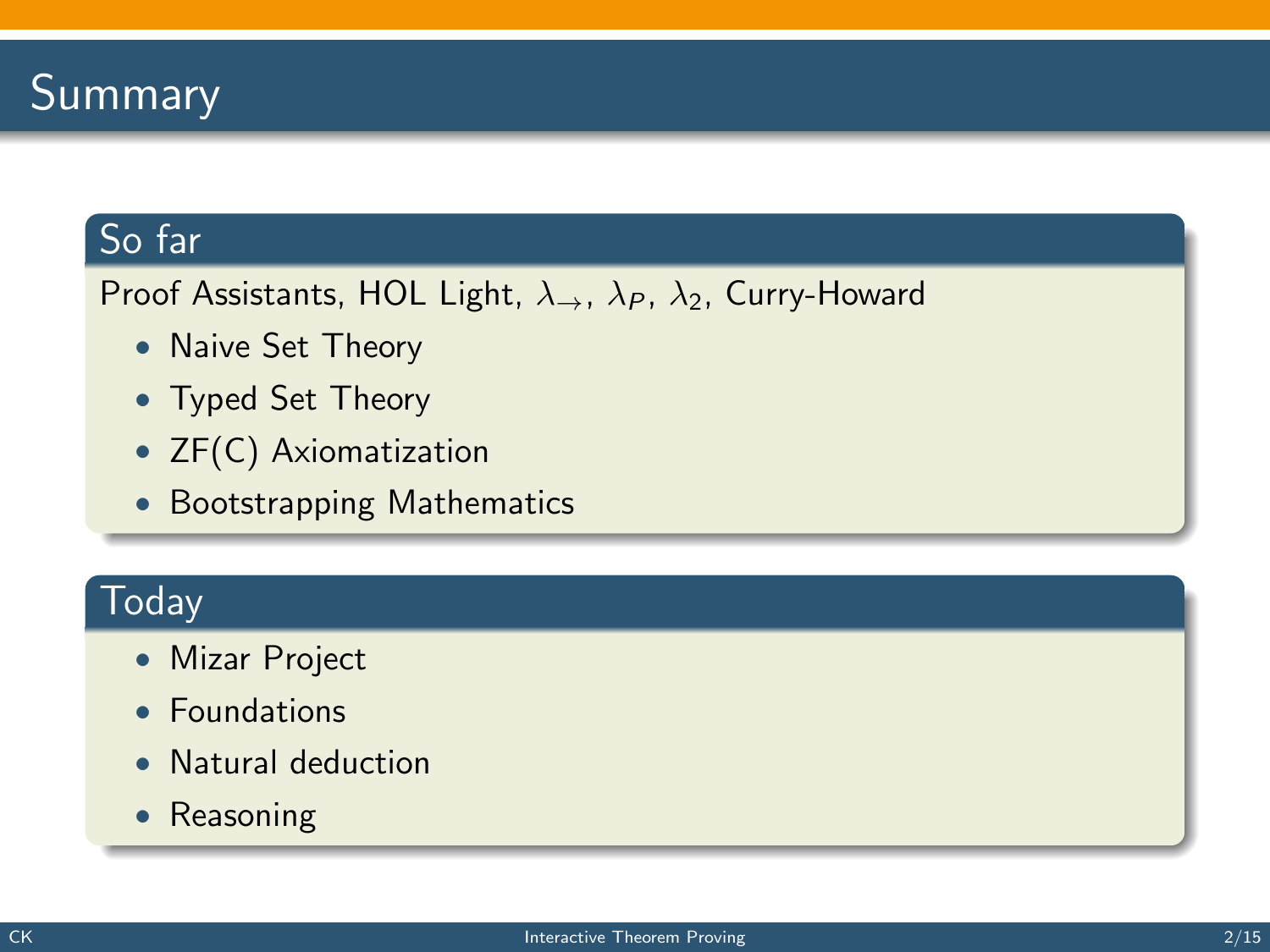## Mizar History

### Project started in 1973

- Attempt to reconstruct the mathematical vernacular
- In a computer environment

### Today

- Formal language for writing proofs
	- Designed to be close to mathematical vernacular
	- Subset of standard English
	- Declarative style
	- Highly structured
		- rigorous and semantically unambiguous
- System for verifying the proofs
- Mizar Mathematical Library (MML)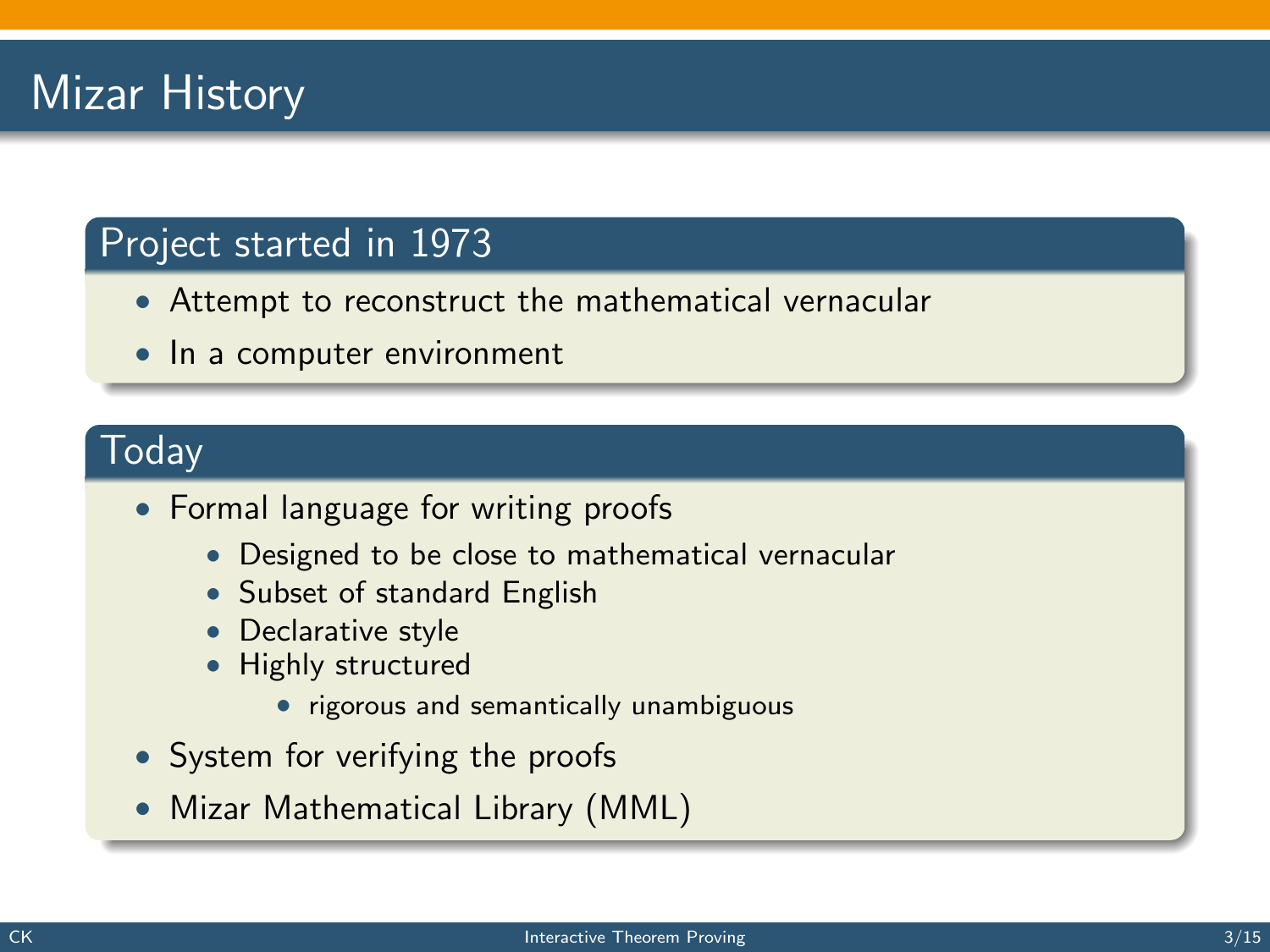

### Systematic collection

- Started 1989
- Based on Tarski-Grothendieck axiomatization
- Incremental Revisions

### Biggest library of formal mathematics

- 1177 articles
- 52775 theorems
- 10670 definitions
- 820 schemes
- 11333 registrations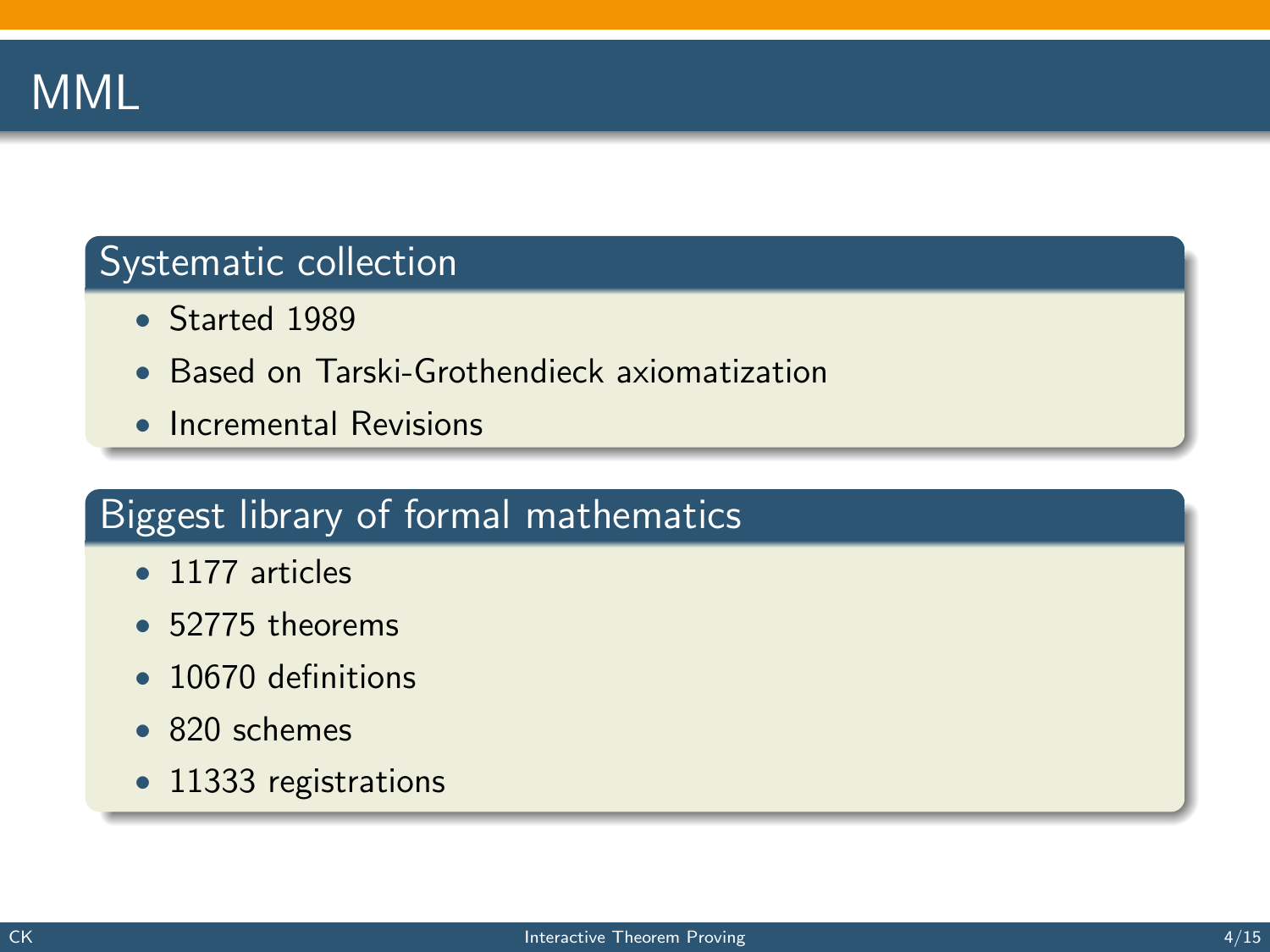## Mizar Foundations

### Logic

- classical first order logic
- second order free variables
	- for recursive definitions or induction
- natural deduction
	- usually forward reasoning

### independent of the axioms of set theory

- First article: defining set and element
- Second article: axiomatization of set theory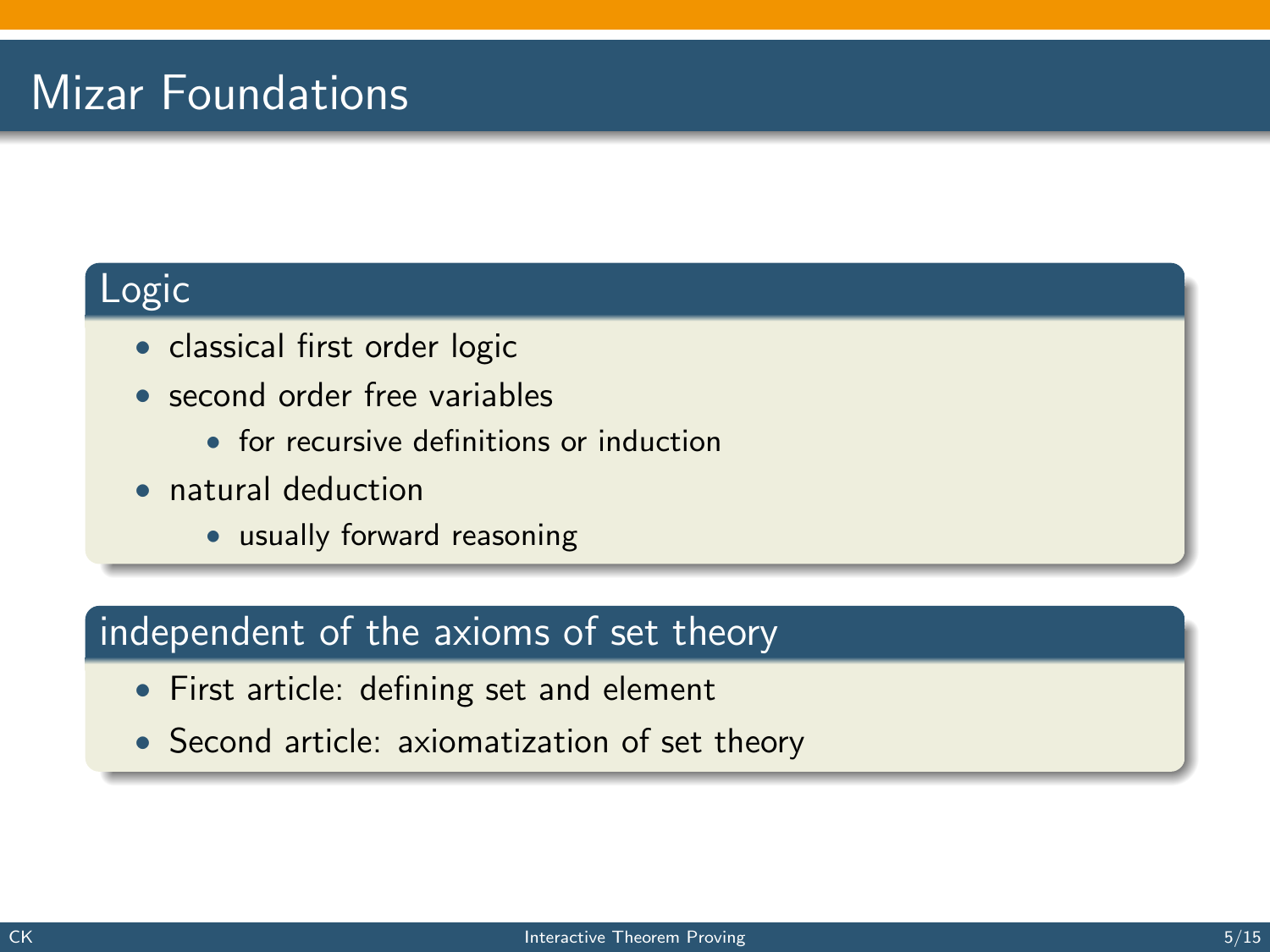- A .miz file (optionally .voc and .abs)
- Environment
- Theorems (local lemmas)
- Definitions
- Schemes
- Justifications
	- Simple justification
	- Proof
	- Schematization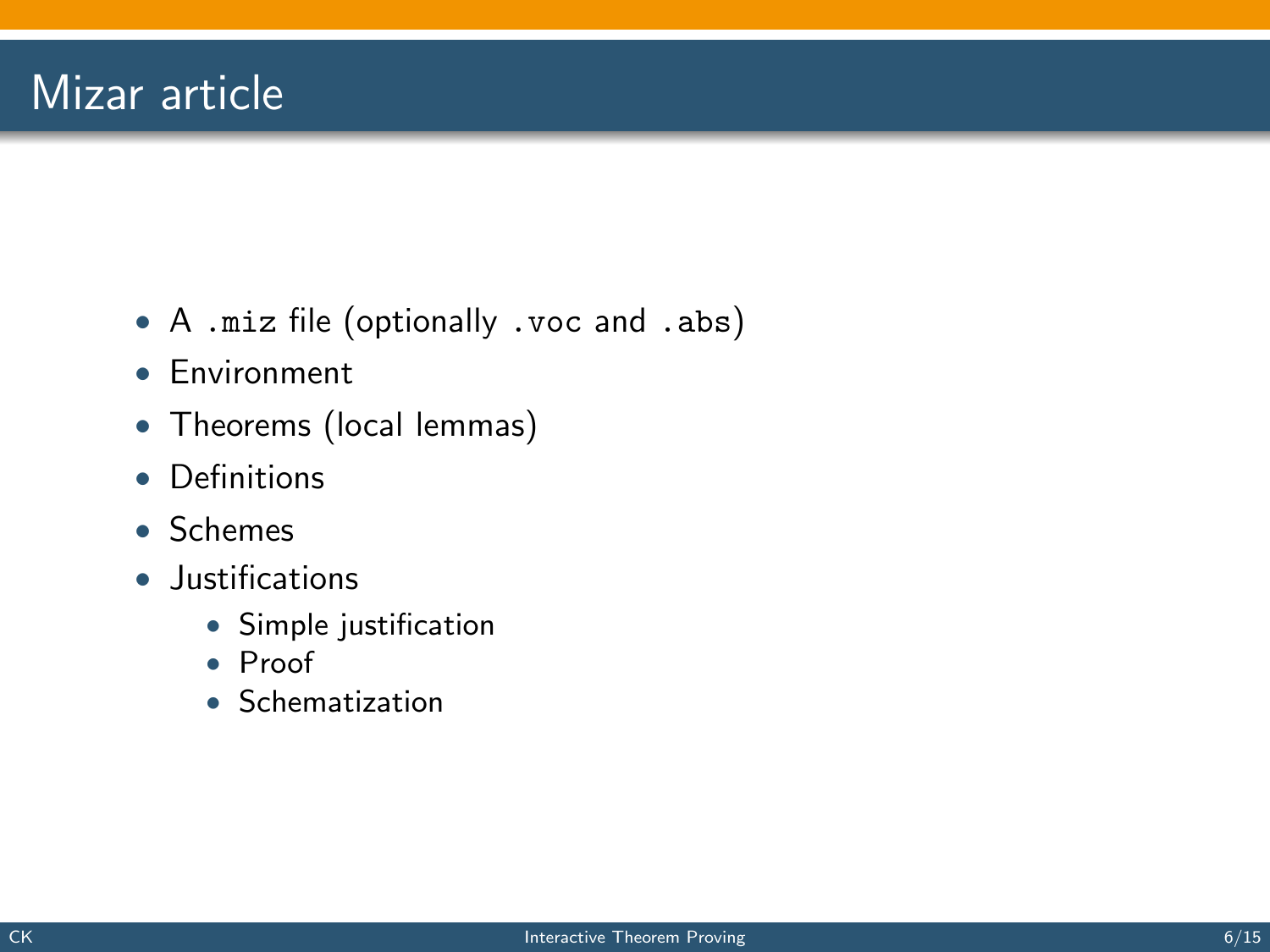## Justifications and proofs

### Local justification

A: statement\_1;

...

statement\_2 by A;

### External justification

x in { x } by TARSKI:def 1;

### Proof structure

statement

proof

...

thus statement;

end;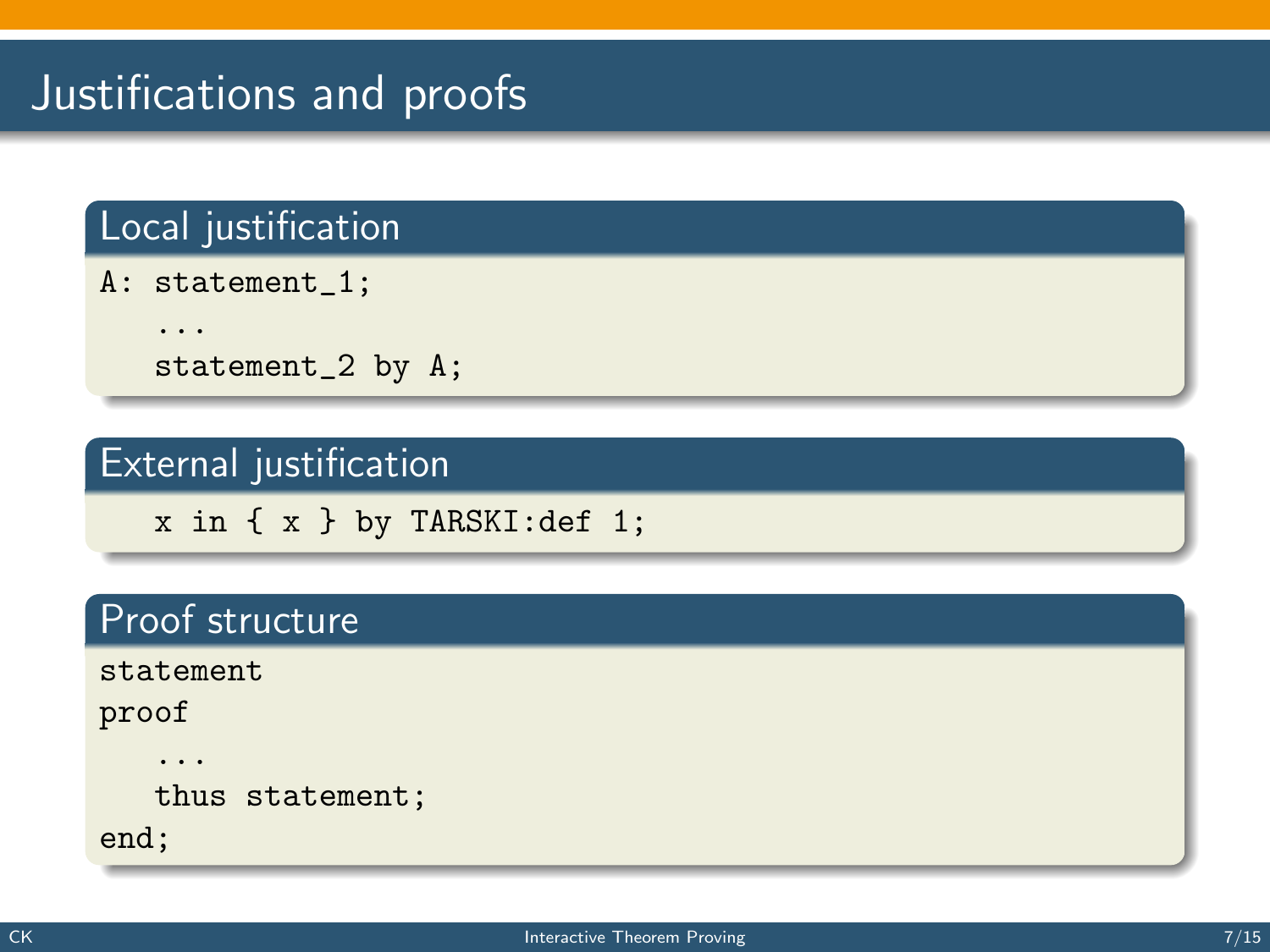## Natural deduction  $(1/3)$

| Conjunction |  |
|-------------|--|
| A & B       |  |
| proof       |  |
| $\cdots$    |  |
| thus A;     |  |
| $\cdots$    |  |
| thus B;     |  |
| end;        |  |

### **Implication**

| A implies B |
|-------------|
| proof       |
| assume A;   |
| .           |
| thus B;     |
| end;        |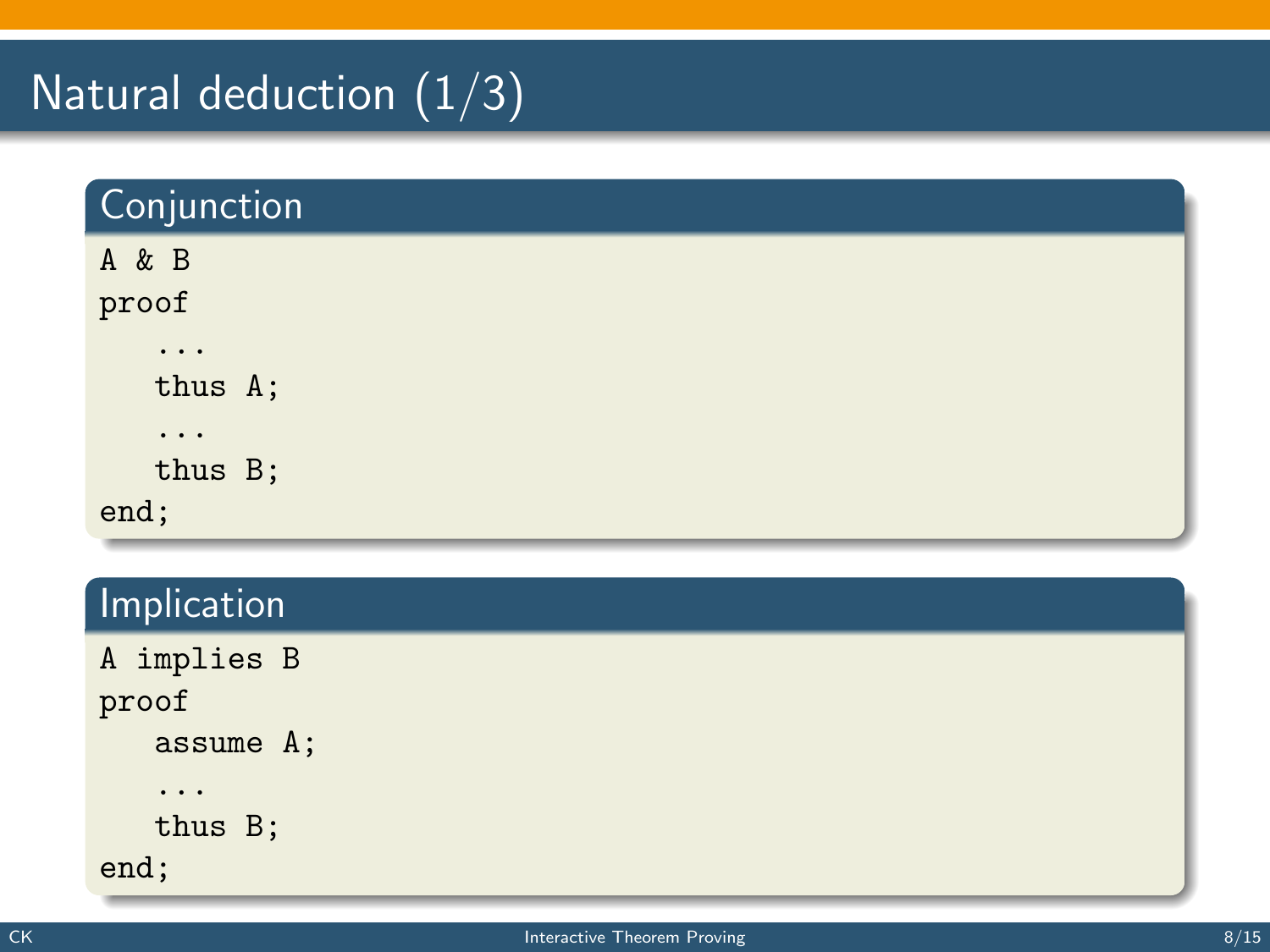## Natural deduction  $\overline{(2/3)}$

| Disjunction   |
|---------------|
| A or B        |
| proof         |
| assume not A; |
| $\ddotsc$     |
| thus B;       |
| end;          |

### Comment

:: this is a comment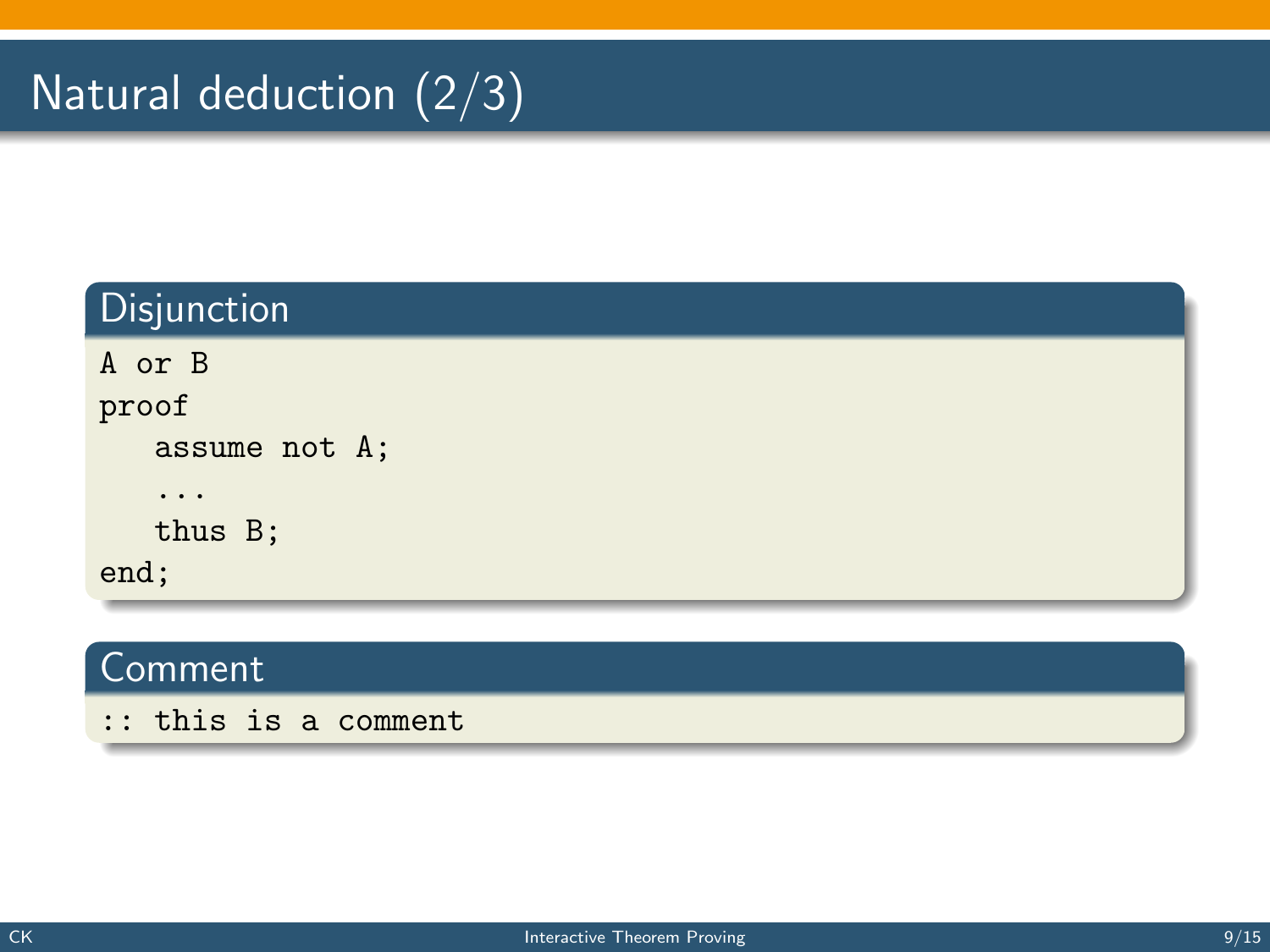## Natural deduction (3/3)

### **Equivalence**

```
A iff B
proof
   thus A implies B
   proof
      assume A;
      ...
      thus B;
   end;
   thus B implies A
   proof
      assume B;
      ...
      thus A;
   end;
end;
```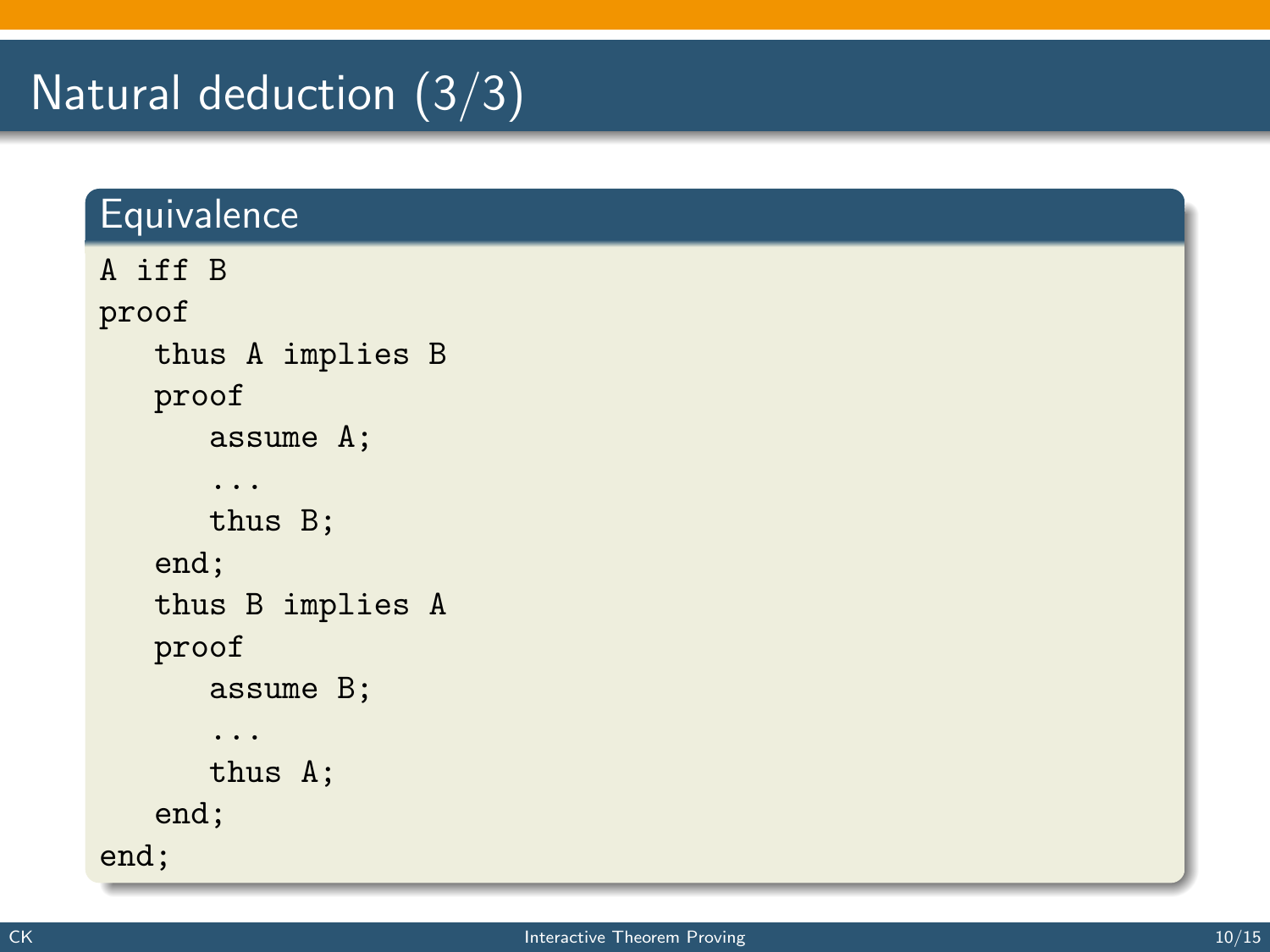## Predicate logic

### Universal Quantification

```
for x being T holds P[x]
proof
   let x be T;
   ...
   thus P[x];
end;
```
### Existential Quantification

```
ex x being T st P[x]
proof
```

```
...
   take x = expression;
   ...
   thus P[x];
end;
```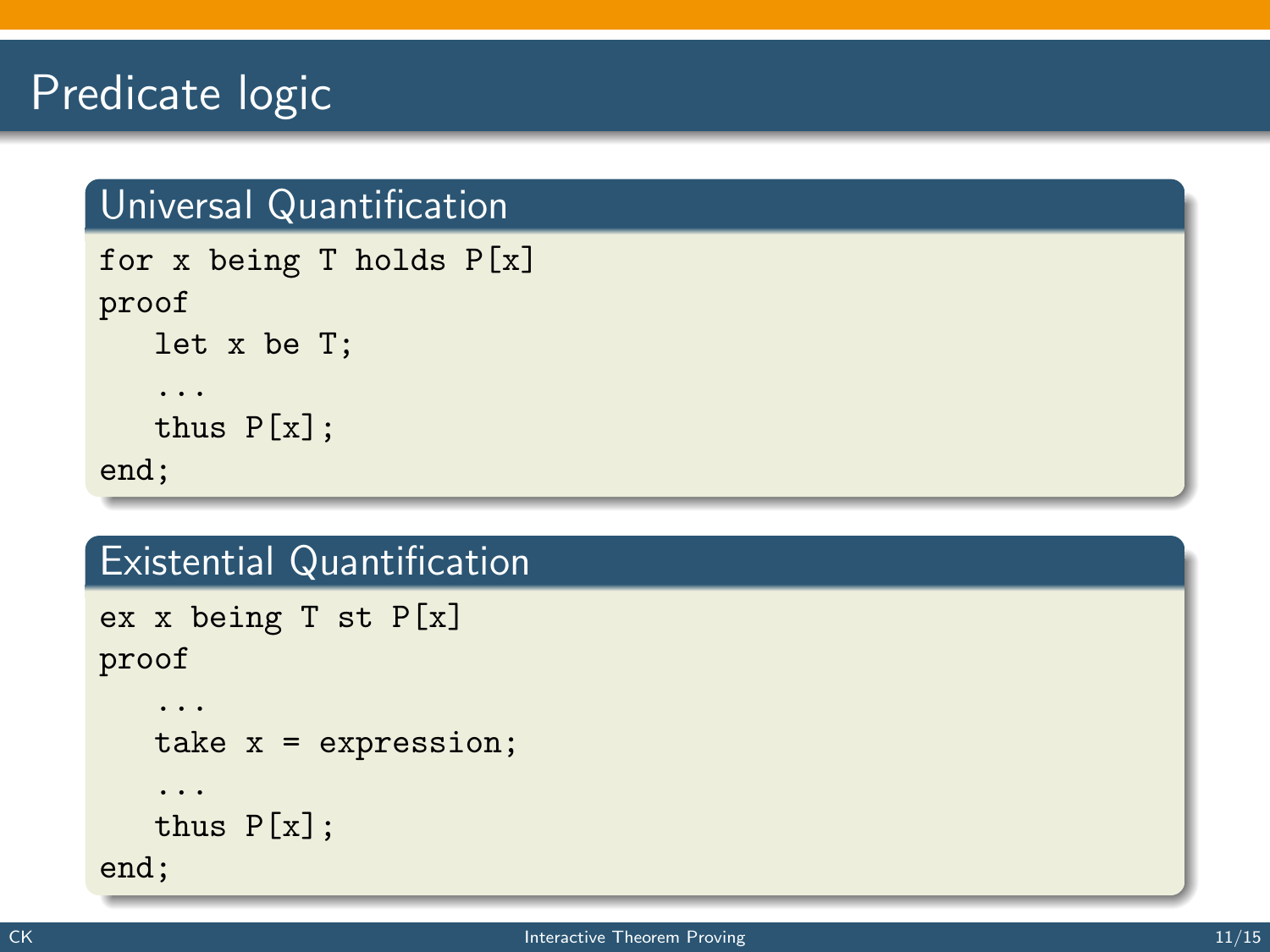```
scheme
  Ind { P[Nat] } : for k being Element of NAT holds P[k]
provided
  A1: P[0] and
  A2: for k being Element of NAT st P[k] holds P[k + 1]proof
   ...
```
end;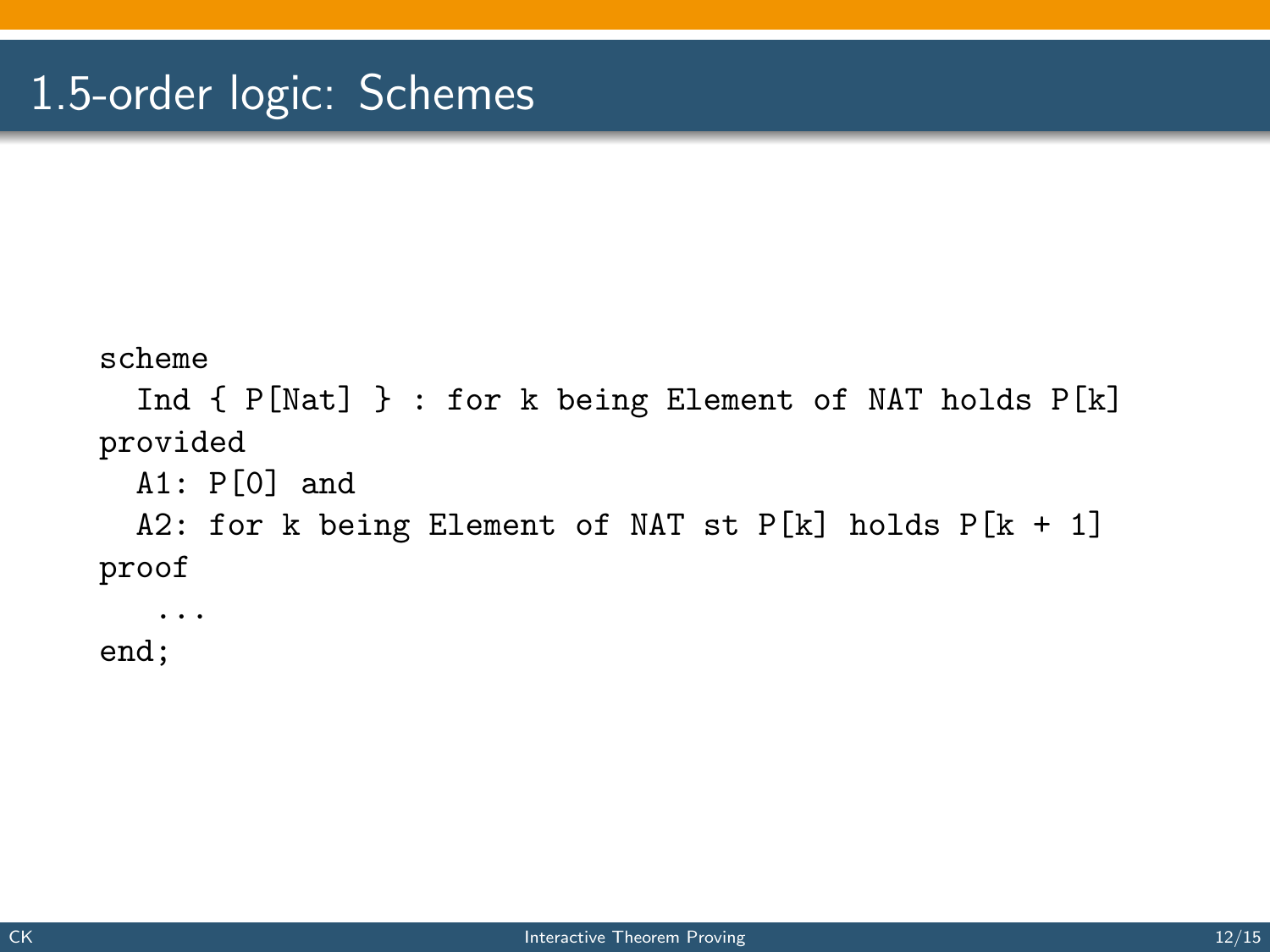```
2 divides n * (n+1)proof
   :: local predicate
   defpred P[Nat] means 2 divides $1 * ($1 + 1);a1: P[0];
   a2: for k being Nat st P[k] holds P[k + 1];
   :: refering to the scheme
   for k being Nat holds P[k] from NAT_1:sch 2(a1,a2);
   hence 2 divides n * (n + 1);
end;
```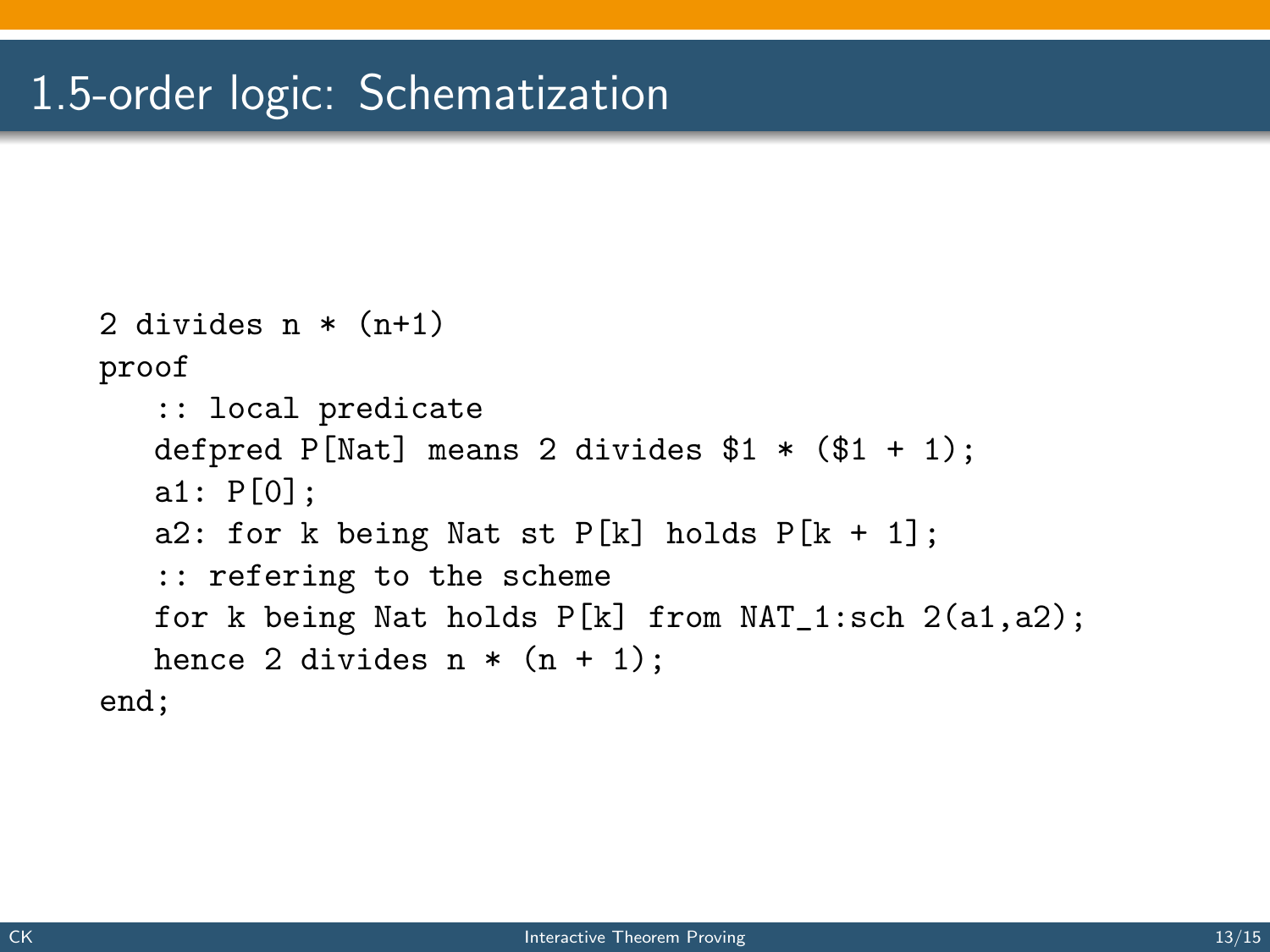### **Implementation**

- Separate processes
- Parser
	- Environment
	- Operator syntax
- Analyzer
	- Disambiguation
	- Types! (adjectives)
- Checker
	- Disprover processes all disjuncts
	- Forms of a term
	- Congruence closure
- Post-processing
	- Relprem, Relinfer, ...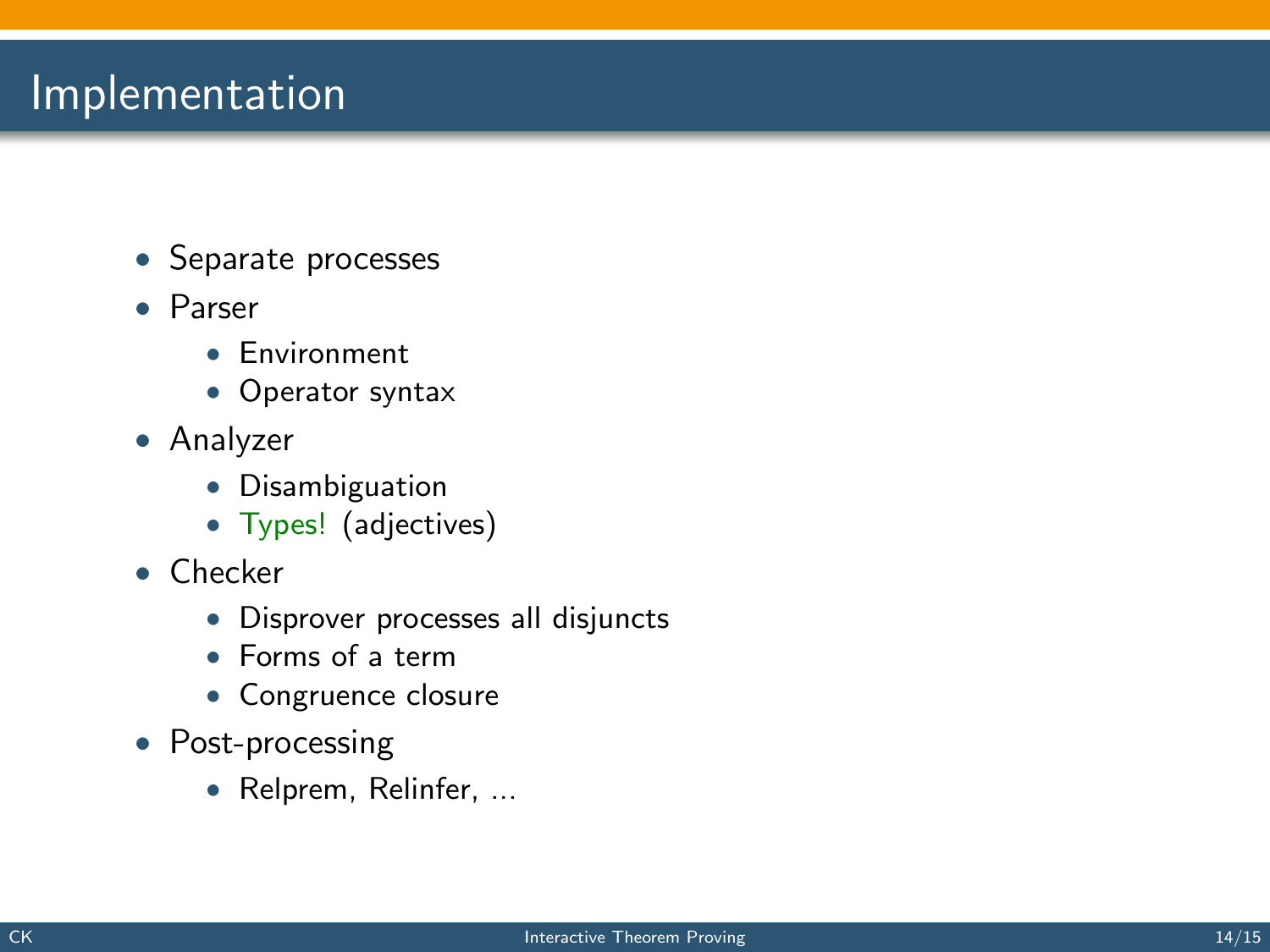

# Examples